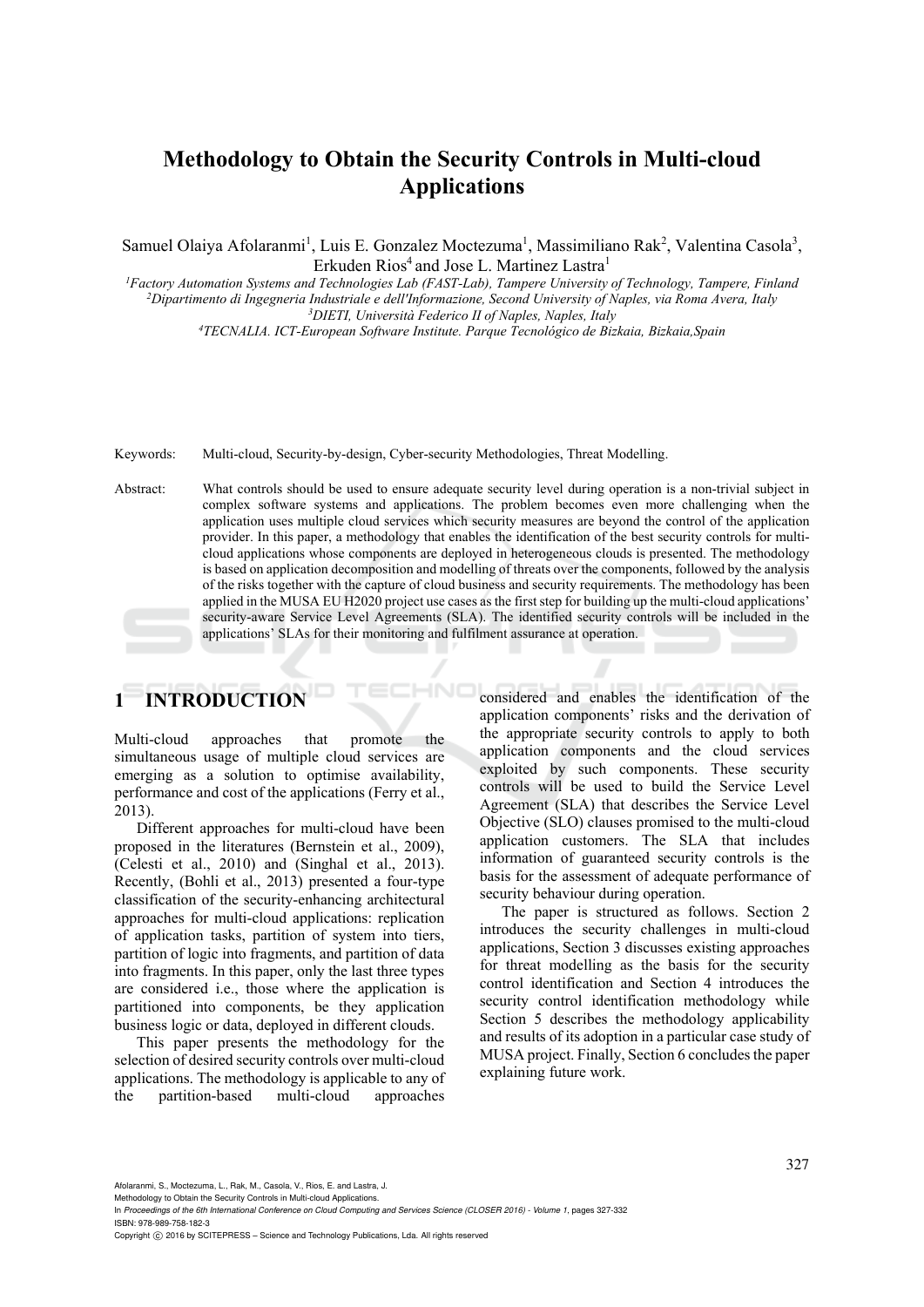# **2 MULTI-CLOUD APPLICATIONS SECURITY**

The term Multi-Cloud denotes the usage of multiple, independent clouds by a client or a service, unlike Cloud Federations that are achieved when a set of cloud providers voluntarily interconnect their infrastructures to allow sharing of resources among each other ((Global Inter-cloud Technology Forum, 2010), (Nikolay and Buyya, 2012)). Even if, at state of the art, few concrete multi-cloud solutions exists, the topic is considered extremely relevant: the need for multi-cloud solution is well demonstrated by the number of research projects that are proposing solutions and techniques to address the multi-cloud approach, like OPTIMIS, mOSAIC, MODAClouds, PaaSAge, Cloud4SOA ((Petcu et al. 2011), (Ferrer et al. 2012)).

Multi-cloud approaches are debatable, with respect to security: some authors propose multi-cloud approach as a way to improve the level of security for customers, other authors suggest that distributing applications among multiple Cloud Service Providers (CSPs) increase the number of security issues, obtaining as a result a lower level of security.

(Alzain et al., 2014) and (Bernstein and Vij, 2010) offers simple surveys of solutions that try to improve the security using multi-cloud techniques. In concrete, the main results are available for storage services. For example, (Yan et al., 2012) and (Oliveira et al., 2010) propose techniques to distribute a file over multiple providers or untrusted networks, granting higher confidentiality and the integrity of data. It is worth noticing that all the papers that sustain the higher security of the multi-cloud approach focus on increasing one or more specific security property offered to the customers.

(Bohli et al., 2013) and (Singhal et al., 2013) face the security in multi-cloud applications in a different perspective: they analyse different multi-cloud solutions and try to make a security assessment of the overall application behaviour, outlining the new security issues introduced by the multi-cloud approach. While the security assessment approach is very interesting, both papers deal with a very highlevel description of the solution and do not offer a clear solution to make an assessment for a real multicloud application.

At best of author's knowledge there are no concrete techniques that try to address the issue of developing multi-cloud application taking into consideration the user security requirements from the early development stages.

# **3 THREAT MODELLING TECHNIQUES**

In order to address systematically security issues in multi-cloud applications, it is proposed in this paper according to security best practices (Myagmar, 2005), to perform a security assessment from the early development stages: multi-cloud application design will include the definition of a threat model, which is a structured representation of all the information that affects the security of an application. Thanks to the integrated threat model, it will be possible to perform a systematic risk analysis of the multi-cloud application; identifying the security requirements requested to CSPs.

At state of the art, there are at least two general approaches to threat modelling: attack-based and software-based. Attack-based approaches build a threat model starting from the attacker point of view and aiming at identifying the possible attacks to the target software. Examples of such an approach are threat models based on attack trees (Saini et al., 2008). Software-based approaches focus on the architecture of the software to be secured and aim at classifying the possible risks in order to rank their importance and address them according to different priority levels (Sodiya et al., 2007).

In this paper, the multi-cloud application is mainly composed of web applications (see further sections), and so the approaches suggested by the OWASP project (OWASP, 2015) was adopted as it collects tools devoted to web security. The threat modelling technique adopted is STRIDE methodology, proposed by Microsoft and largely adopted in the context of web applications (Sodiya et al., 2007). According to such approach, threats are classified in 6 categories: *Spoofing*, *Tampering with Data*, *Repudiation*, *Information Disclosure*, *Denial of Service* and *Elevation of Privilege*.

### **4 PROPOSED METHODOLOGY**

In the proposed methodology, the security controls address not only the threats identified during the risk assessment process, but also the business requirements that can be tackled by security controls. For example, in cloud computing, data location is a variable where the service consumer has little influence; nevertheless, applications storing personal data must have very clear control on the location where this data is stored. These types of requirements are identified in a business requirements capture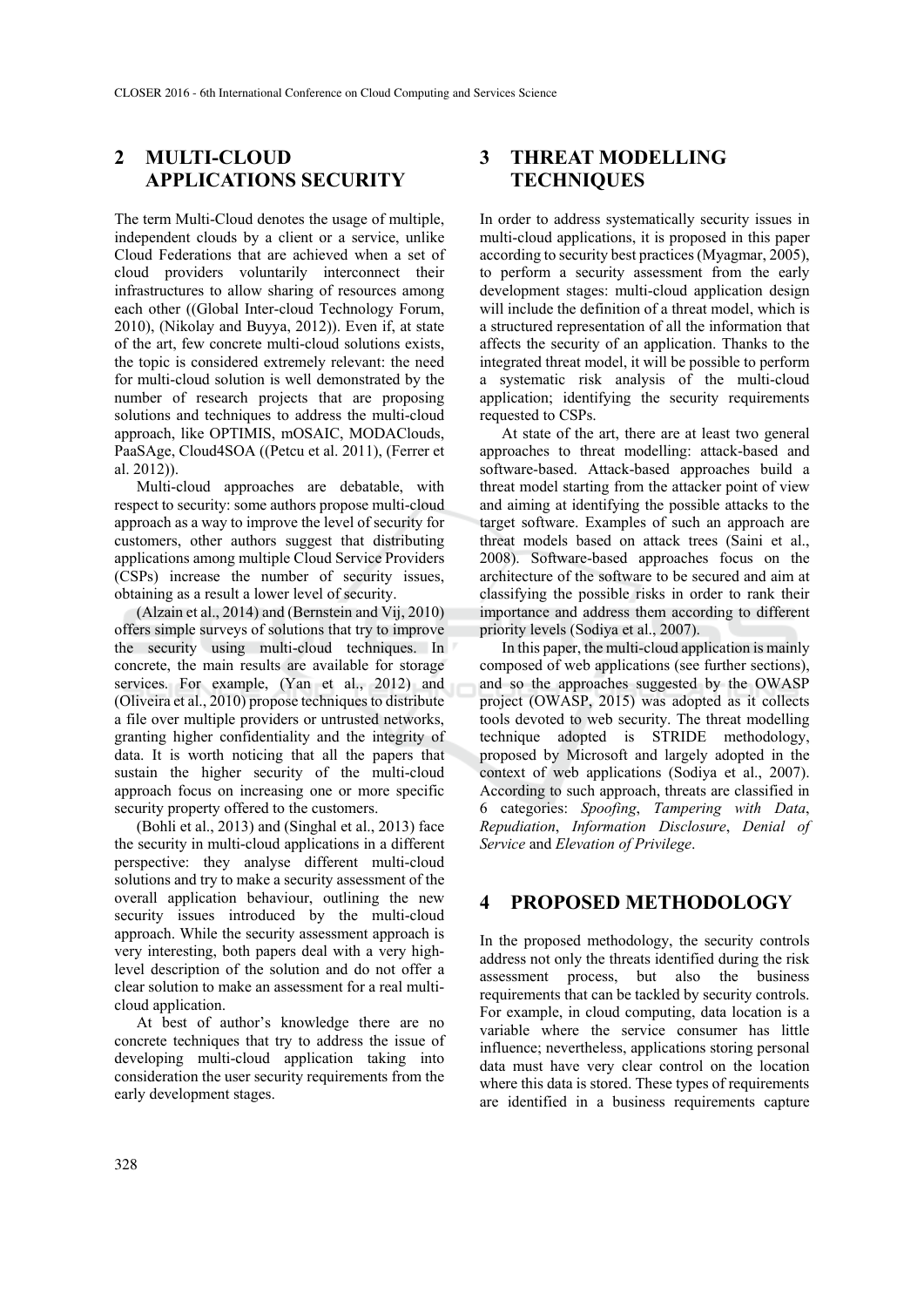phase and addressed by security controls, which otherwise would be skipped by traditional threat modelling techniques, which focus on security attacks.

The proposed methodology is composed of five steps, namely application decomposition, threat identification and risk assessment, business requirements capture, cloud security requirements identification and selection of security controls. The threat identification and business requirements capture steps may be performed in parallel as they are inputs for the cloud security requirements identification step. These five steps constitute a process of application security analysis which is very essential in the identification of threats, determination of mitigating measures and implementation of security controls in multi-cloud applications. The sequence of the proposed methodology is shown in Figure 1 and thereafter the methodology is explained in detail.



Figure 1: Proposed methodology for obtaining security controls.

### **4.1 Application Decomposition**

The first step of the methodology is application decomposition. It involves breaking down an application into the different components which make up the application. It provides an insight on the operation and relationship of the application with external entities and helps to identify potential threat targets. It consists of three stages, namely identification of assets, identification of entry points and identification of trust levels. Asset identification is the identification of application components that are prone to attack i.e., the components likely to be attacked. Identification of entry points involves

identifying the interfaces through which connection may be made to the application i.e., the points of access to the application such as HTTP ports etc. The identification of trust levels involves identifying the different levels of access rights that would be granted to external entities by the application.

### **4.2 Threat Identification and Risk Assessment**

The second step of the methodology is threat identification and risk assessment. Threat identification is the determination of threats per application component and Risk assessment is the evaluation of the risk associated with the identified threats. STRIDE (a threat categorization methodology) is used identify the threats associated with the application components and Risk assessment is then performed so as to evaluate the potential risks associated with the identified threats. The risk can be estimated using a value-based risk model like DREAD (OWASP, 2015) or quantitative risk model i.e., where Risk is computed as the product of likelihood and impact.  $(Risk = likelihood x \text{ impact})$ .

### **4.3 Business Requirements Capture**

The third step of the methodology is business requirements capture. This is performed in order to identify the cloud compliance requirements for example, for data governance. In multi-cloud applications, certain requirements have to be met in order to fulfil data governance particularly as it concerns storage, back-up, transfer and protection of data. These sets of requirements constitute the business requirements capture for the multi-cloud application. For instance, for data location and storage, certain data governance laws exist which a data controller (*the determiner of use of personal data*) must comply with before processing personal data. Therefore, the business requirements capture must be made in order to identify these requirements and also to ensure that the cloud components of the multi-cloud application comply with the relevant data law requirements.

## **4.4 Cloud Security Requirements Identification**

The fourth step of this methodology is cloud security requirements identification. Cloud security requirements refer to the security and privacy requirements for cloud services. These requirements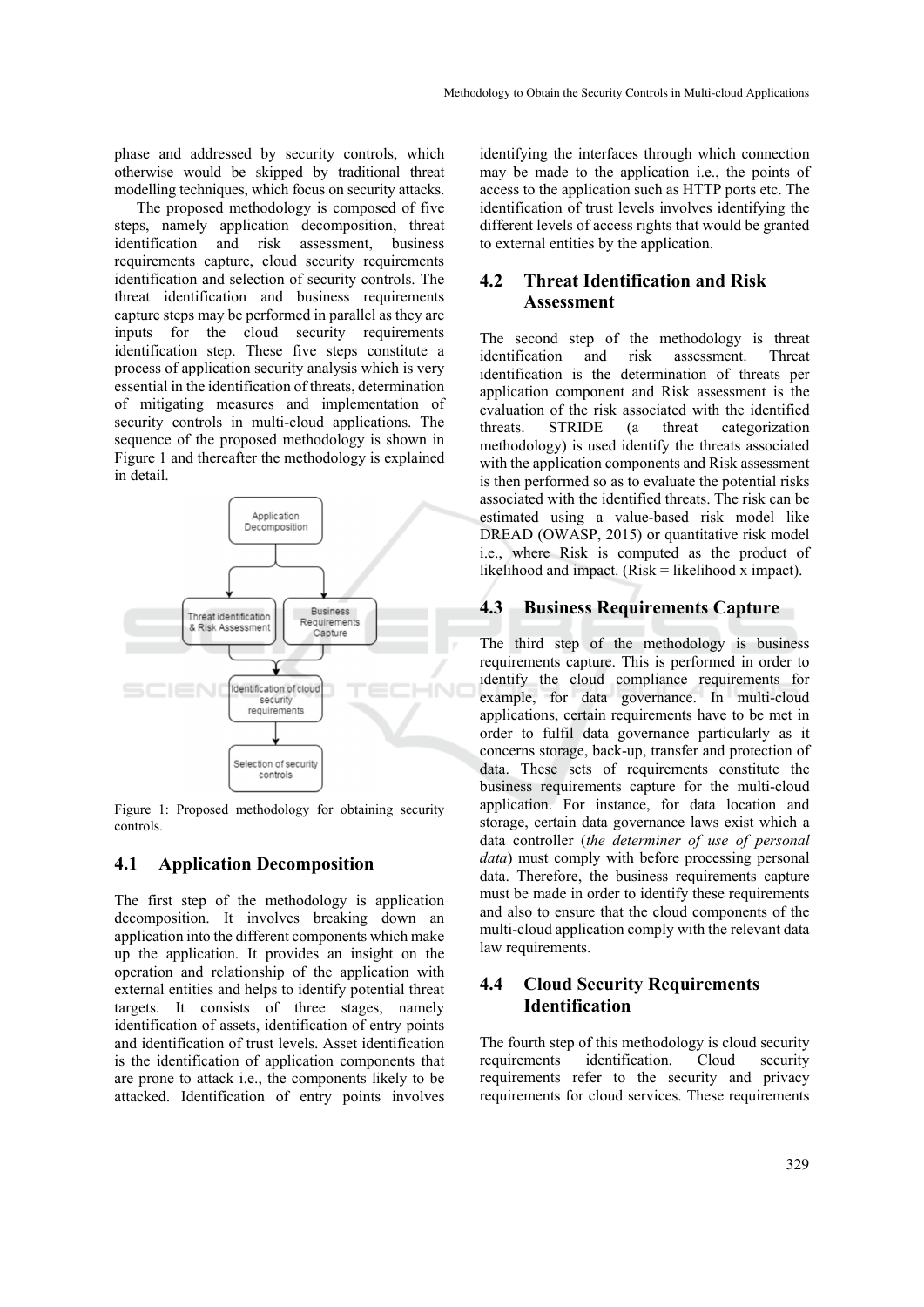are derived from cloud computing industrial standards and relevant data protection laws. It serves as a guide for assessing the level of security and identifying the security requirements needed to protect the cloud environment. Cloud security requirements further supplements the threats and business capture requirements identified in the previous steps. It helps to identify the security requirements needed to mitigate identified risks in the second step of the methodology and also other security requirements needed to fulfil legal and business requirements.

#### **4.5 Selection of Controls**

The last step of the methodology deals with the identification of the countermeasures needed to satisfy the security requirements. Countermeasures are represented using standard security control frameworks ((NIST, 2014), (CSA, 2011)). Security controls are implemented to ensure confidentiality, integrity and availability and to meet a set of defined security requirements (NIST, 2014).

Security Control Frameworks collects and organize security controls in order to offer guidelines to building secure systems in a standard way: thanks to the standard list of controls it is possible to assess the security of a system and compare it with requirements, verifying how many and in which way controls are concretely implemented. At state of the art, controls are adopted by certification authorities and/or third parties that by a (human–driven) audit verify compliance with security requirements and eventually regulations.

In order to apply the proposed approach in the cloud environment and for specific services, instead that respect to the overall CSPs' infrastructure, recently such controls are embedded into Security SLA in order to grant the level of security offered by each service (Casola, 2015b).

In the proposed methodology, the security control of the NIST framework is classified with respect to category of threats, type of components and security requirement, in order to identify the set of controls needed for each component of the multi-cloud application.

# **5 APPLICATION OF THE METHODOLOGY IN A CASE STUDY**

The methodology explained in the foregoing section

is applied in a case study in order to identify the threats and determine the appropriate security control measures. The case study is Tampere Smart Mobility (TSM). TSM is a smart mobility multi-cloud application which enables and supports an energy efficient and smart mobility of citizens of Tampere, Finland. It provides users with customized journey recommendations from which they can make their choice. To achieve this, the TSM stores their personal data, such as name, age and mobility habits on the cloud. Therefore, adequate security controls is needed in the TSM application to protect the personal data of the users. The next section shows how the methodology is applied in this case study.

### **5.1 Application Decomposition**

The TSM application is carefully analyzed in order to identify the assets, entry points and trust levels. On the decomposing the TSM application, six assets i.e., the threats targets were identified, namely mobile app, database, TSM engine, Journey planner, Consumption estimator and the Identity manager/Access manager. All the assets apart from the mobile app would be deployed in a multi-cloud layout. The TSM application entry points are mobile user interface, HTTP, web server and HTTP port. The trust levels are: administrator (back-end application manager), end user (citizens) and TSM components (TSM assets).  $\Box$ **JBLICATIONS** 

# **5.2 Threat Identification and Risk Assessment**

In the identification of threats in the TSM application, the STRIDE categorization methodology was used. The STRIDE methodology was applied to all the TSM application assets identified in the previous step **(5.1)**. The likelihood and impact of each threat on each asset was estimated, thus resulting in the risk assessment of the TSM application. A quantitative approach was used to evaluate the risk associated with each asset i.e., on a scale of (0-10), numerical values were estimated for the **likelihood** and **impact** of each threat on each component. With these parameters the computed risk ranges from 0 (no risk) to 100 (high risk).

Table 1 shows the result of step **(5.2)** DB.S represents Database spoofing threat; JP.T represents Journey planner tampering threat and so on.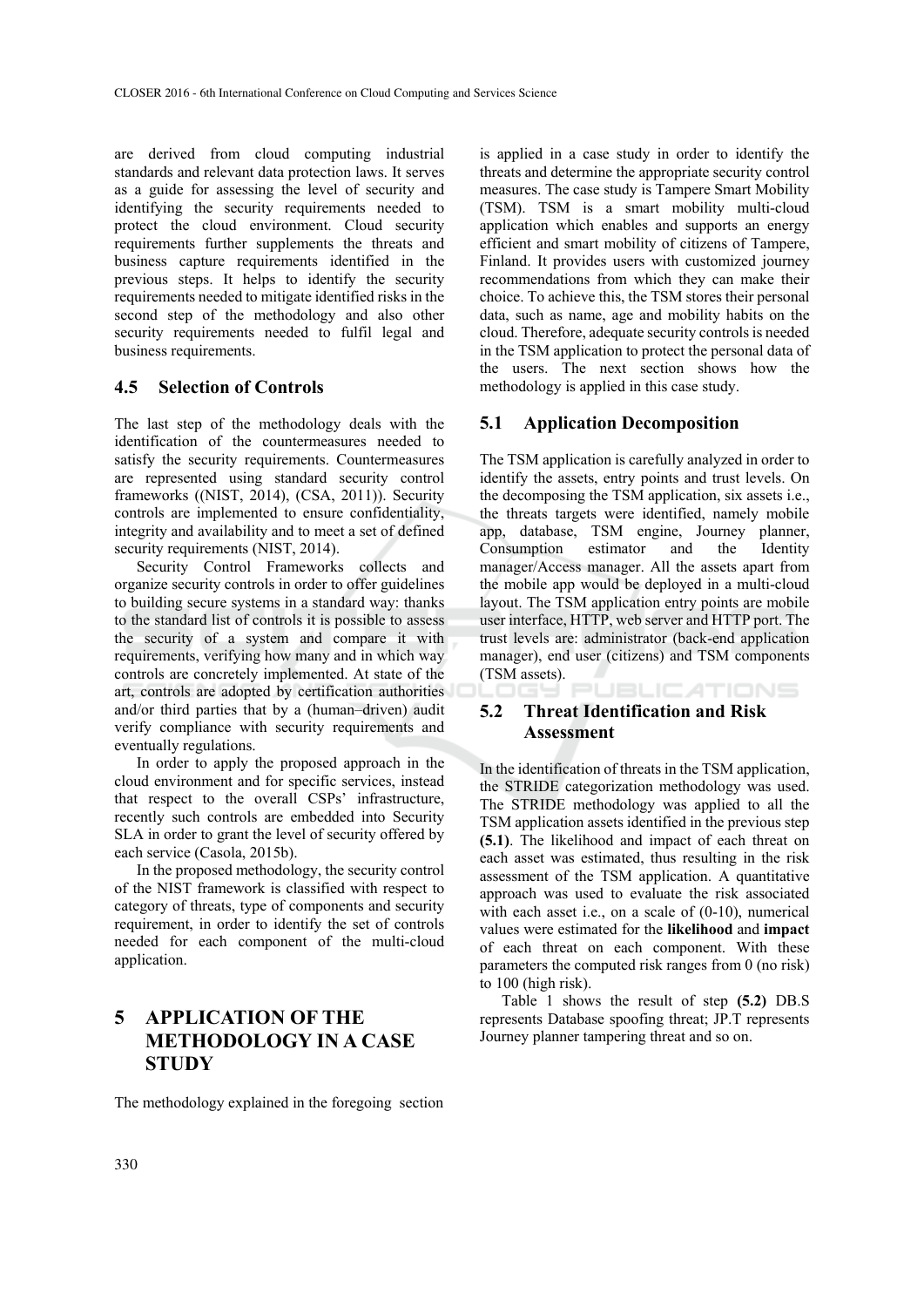|                                    |    | <b>Database</b> | <b>Journey Planner</b> |              | <b>TSM Engine</b> |                | <b>Consumption</b><br><b>Estimator</b> |              |    | <b>IDM/AM</b> |   | <b>Mobile App</b> |  |
|------------------------------------|----|-----------------|------------------------|--------------|-------------------|----------------|----------------------------------------|--------------|----|---------------|---|-------------------|--|
|                                    |    | DB.S            |                        | JP.S         |                   | <b>TSMe.S</b>  |                                        | CE.S         |    | IAM.S         |   | MA.S              |  |
| <b>Spoofing</b>                    | 9  | 10              | 9                      | 2            | 10                | $\overline{z}$ | 9                                      | $\mathbf 0$  | 10 | 10            | 4 | 7                 |  |
|                                    |    | 90              |                        | 18           |                   | 70             |                                        | $\mathbf{o}$ |    | 100           |   | 28                |  |
| <b>Tampering</b>                   |    | DB.T            |                        | JP.T         |                   | <b>TSMe.T</b>  |                                        | CE.T         |    | IAM.T         |   | MA.T              |  |
|                                    | 9  | 10              | 9                      | O            | 9                 | 5              | 9                                      | $\mathbf 0$  | 9  | 10            | 5 | 4                 |  |
|                                    |    | 90              |                        | $\mathbf{o}$ |                   | 45             |                                        | $\mathbf{o}$ |    | 90            |   | 20                |  |
|                                    |    | DB.R            |                        | JP.R         |                   | <b>TSMe.R</b>  |                                        | CE.R         |    | IAM.R         |   | MA.R              |  |
| <b>Repudiation 9</b>               |    | 7               | 9                      | O            | 10                | 8              | 9                                      | $\mathbf 0$  | 9  | 10            | 6 | O                 |  |
|                                    |    | 63              |                        | $\mathbf{o}$ |                   | 80             |                                        | $\mathbf{o}$ |    | 90            |   | $\mathbf{O}$      |  |
|                                    |    |                 |                        |              |                   |                |                                        |              |    |               |   |                   |  |
|                                    |    | DB.I            |                        | JP.I         |                   | <b>TSMe.I</b>  |                                        | CE.I         |    | IAM.I         |   | MA.I              |  |
| <b>Information</b><br>disclosure   | 9  | 10              | 9                      | 0            | 10                | 8              | 9                                      | $\mathbf 0$  | 9  | 8             | 5 | 9                 |  |
|                                    |    | 90              |                        | $\mathbf{o}$ |                   | 80             |                                        | $\mathbf{o}$ |    | 72            |   | 45                |  |
|                                    |    | DB.D            |                        | JP.D         |                   | <b>TSMe.D</b>  |                                        | CE.D         |    | IAM.D         |   | MA.D              |  |
| <b>Denial of</b><br><b>Service</b> | 8  | 8               | 8                      |              | 10                | 10             |                                        |              | 9  |               | O |                   |  |
|                                    |    | 64              |                        | 6<br>48      |                   |                | 8                                      | 2<br>16      |    | 10<br>90      |   | O<br>$\mathbf{O}$ |  |
|                                    |    |                 |                        |              |                   | 100            |                                        |              |    |               |   |                   |  |
|                                    |    | DB.E            |                        | JP.E         |                   | <b>TSMe.E</b>  |                                        | CE.E         |    | IAM.E         |   | MA.E              |  |
| <b>Elevation of</b><br>privileges  | 10 | 10              | 9                      | 6            | 10                | 10             | 9                                      | O            | 10 | 10            | 5 | 5                 |  |
|                                    |    | 100             |                        | 54           |                   | 100            |                                        | $\mathbf{o}$ |    | 100           |   | 25                |  |
| <b>Total Risk</b>                  |    | 497             |                        | 120          |                   | 475            |                                        | 16           |    | 542           |   | 118               |  |

Table 1: TSM application threat identification and risk assessment.

#### **5.3 Business Requirements Capture**

In identifying the cloud compliance requirements for data governance in the TSM application, the Finnish Personal Data Act (523/1999) was applied. This is because Tampere University of Technology (TUT) (*the data controller*) is established in Finland. The Act specifies the requirements and guidelines aimed at protecting the rights and privacy of users in the processing of their personal data. The identified business requirements are duties of data controller and data owner, data storage location & transfer of data and data security.

In summary, this act requires that the collected data must be stored within the European Union (EU). In case it is transferred out of EU, the destination must be within the list of authorized countries. The data controller must provide data privacy protection and inform the users about the location of their data, so data awareness is required.

## **5.4 Cloud Security Requirements Identification**

In order to identify the cloud security requirements for the TSM application, the SINTEF cloud security requirements catalog (Bernsmed et al., 2015) was used. Based on the results of the risk assessment (**5.2**) and the business requirements capture (**5.3**), a security requirement matrix was generated. It specifies the relevant security requirements per component of the TSM application. A security requirement is needed if it can mitigate the risk of the threat computed in the step two of the methodology or if it can address a business requirement, captured

in the step three of the methodology.

#### **5.5 Selection of Controls**

According to the Threat analysis performed and the selection of security requirements, the needed specific security controls can now be identified. A set of properties to be respected is identified for each of the threat categories of the STRIDE methodology and for each of the components.

In order to identify the security controls requested to our multi-cloud application, the properties identified above are listed, and the control family which addresses the security issue and the specific controls that must be implemented to grant the correct level of security is also listed.

### **6 CONCLUSIONS**

Application security assurance in multi-cloud environments is a challenging topic due to the lack of standards and widely adopted best practices. The proper selection of security controls over multi-cloud application components and the cloud services they use is crucial for an adequate assessment of SLA fulfilment and regulatory compliance. As explained above, this selection depends on the risk profile wanted for the application and the multi-cloud approach adopted.

This paper introduces a methodology for the systematic identification of multi-cloud application threats and risks, as well as the derivation of security controls that can be used to monitor and manage desired security aspects of multi-cloud applications at